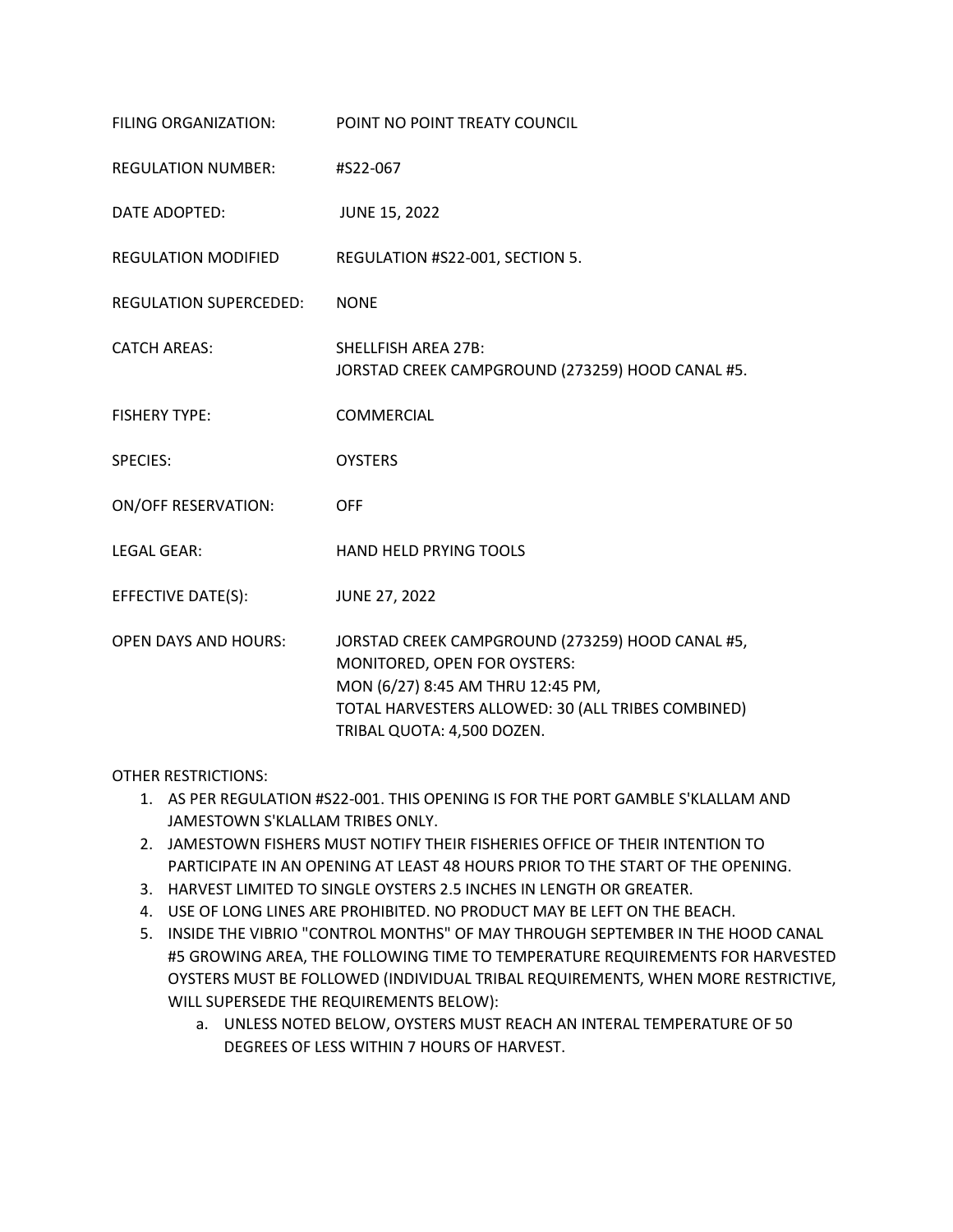- b. IF AIR TEMPERATURE IS GREATER THAN 90 DEGREES AT THE TIME OF HARVEST, OYSTERS MUST REACH AN INTERNAL TEMPERATURE OF 50 DEGREES OR LESS WITHIN 5 HOURS OF HARVEST.
- c. DURING THE MONTHS OF JULY AND AUGUST, IF THE WATER OR OYSTER MEAT TEMPERATURE AT THE TIME OF HARVEST IS BETWEEN 68 AND 70 DEGREES, OYSTERS MUST REACH AN INTERNAL TEMPERATURE OF 50 DEGREES OR LESS WITHIN 3 HOURS OF HARVEST.
- d. DURING THE MONTHS OF JULY AND AUGUST, IF THE WATER OR OYSTER MEAT TEMPERATURE IS ABOVE 70 DEGREES, HARVEST MUST BE DELAYED AT LEAST 24 HOURS.
- 6. A LABEL ISSUED BY THE HARVESTERS TRIBAL FISHERIES OFFICE MUST BE AFFIXED TO EACH BAG OR CONTAINER OF COMMERCIALLY HARVESTED CLAMS IMMEDIATELY FOLLOWING HARVEST. THE LABEL MUST BE CLEARLY VISIBLE WITHOUT OPENING THE BAG OR CONTAINER. EACH LABEL SHALL INCLUDE THE FOLLOWING INFORMATION:
	- i) TRIBE
	- ii) TRIBE CERTIFICATION NUMBER
		- a. PORT GAMBLE WA589HA
		- b. JAMESTOWN WA588SS
	- iii) HARVESTER NAME AND/OR ID NUMBER
	- iv) HARVEST DATE
	- v) DOH GROWING AREA DESIGNATION
	- vi) BEACH NUMBER (BIDN)
	- vii) SHALLFISH TYPE
	- viii) QUANTITY HARVESTED
	- ix) TAG SEQUENCE NUMBER

REQUIRED INFORMATION ON THE LABELS SHALL BE ENTERED LEGIBLY USING AN INDELIBLE MARKER.

- 7. THE TRIBAL HARVEST LIMIT FOR JORSTAD CREEK CAMPGROUND IS 4,500 DOZEN. ONCE A TRIBAL HARVEST LIMIT HAS BEEN REACHED BY ALL TRIBAL HARVESTERS, AS DETERMINED BY THE BEACH MONITORS, THE BEACH WILL BE CLOSED BY THE MONITORS.
- 8. THE DAILY INDIVIDUAL HARVEST LIMIT IS 150 DOZEN PER HARVESTER. HARVEST IN EXCESS OF THE INDIVIDUAL LIMIT WILL HAVE TO BE RETURNED TO THE BEACH.
- 9. HARVESTERS ARE REQUIRED TO REPORT THEIR CATCH TO THE MONITOR ON THE BEACH IMMEDIATELY FOLLOWING THE HARVEST. HARVEST CAN NOT BE REPORTED TO THE FISHERIES OFFICE AFTER THE CLOSURE OF THE FISHERY. FAILURE TO REPORT HARVEST TO THE MONITOR WILL BE A VIOLATION OF THIS REGULATION.
- 10. TRIBAL HARVESTERS WHO SELL TO A BUYER OTHER THAN THAT REPORTED TO THE MONITOR MUST NOTIFY THEIR RESPECTIVE TRIBAL FISHERIES OFFICE OF THE DISCREPANCY WITHIN 12 HOURS OF THE TIME OF SALE.
- 11. HARVESTERS WHO DO NOT SELL THEIR HARVEST ON THE BEACH MUST PROVIDE TRIP RECORDS TO THE INITIAL DEALER THAT DEMONSTRATE COMPLIANCE WITH THE TIME TO TEMPERATURE REQUIREMENTS CONTAINED HEREIN. RECORDS MUST INCLUDE THE TIME OF HARVEST AND THE TIME THE PRODUCT IS SOLD TO A DEALER.